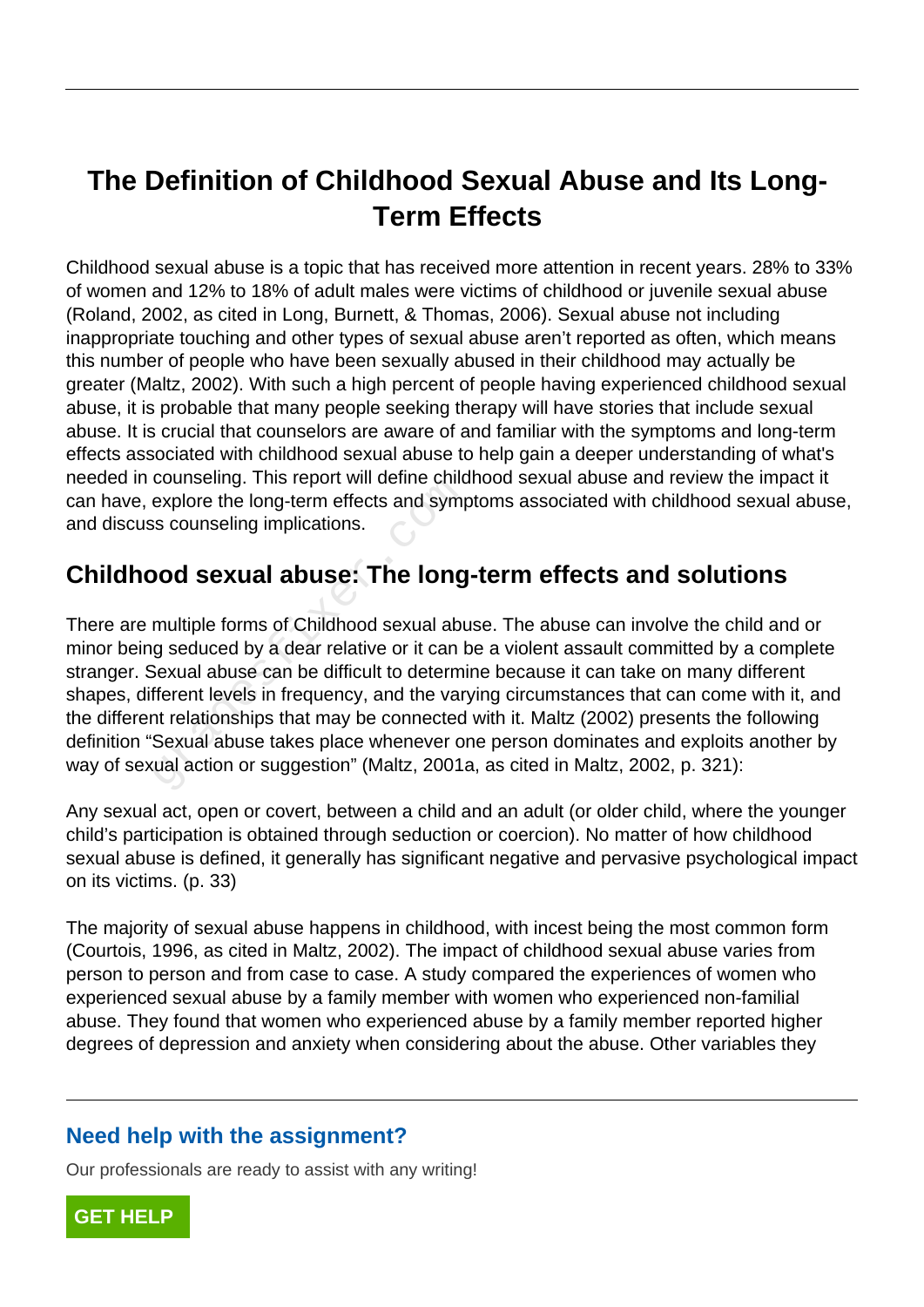found to increase the levels of reported distress were the experiences that involved more extensive sexual abuse, a higher number of sexual abuse experiences, and a younger age during the first sexual abuse experience (Hartman, Finn, & Leon, 1987). While the nature and severity of the sexual act may cause a more serious impact, many other factors may influence the degree of damage the victim experiences. Other factors may include the perspective of the individual, the internal resources the individual has access to, and the individual's level of support (Courtois, 1988, as cited in Ratican, 1992). Although, not all forms of childhood sexual abuse include direct touch, it is important that therapists understand that childhood sexual abuse can take on many different forms that still exploit the victim sexually and cause harm. The perpetrator or perpetrators' may exploit the child by introducing them to pornography, assaulting them through the internet, or manipulating them into taking pornographic photos.

Childhood sexual abuse encroaches on the basic rights of a human being. Kids should be able to have sexual experiences at the appropriate developmental time and within their control and selection. The nature and dynamics of sexual abuse and sexually abusive relationships are often traumatic. When sexual abuse occurs during childhood, it can hinder normal social growth and be a cause of many psychosocial problems (Maltz, 2002). Childhood sexual abuse has been linked with higher degrees of depression, guilt, pity, self-blame, eating disorders, somatic concerns, anxiety, dissociative patterns, repression, denial, sexual problems, and relationship problems. Depression is one of the most common long-term symptoms among survivors. Survivors may experience difficulty in externalizing the abuse, thus thinking negatively about themselves (Hartman et al., 1987). After years of negative self- thoughts, survivors have feelings of worthlessness and avoid others because they believe they have nothing to offer (Long et al., 2006). Ratican (1992) describes the symptoms of child sexual abuse survivors' depression to be feeling down much of the time, having suicidal ideation, having disturbed sleeping patterns, and having disturbed eating patterns Survivors often experience guilt, shame, and self-blame. In many instances, it has been indicated that survivors frequently take personal responsibility for the abuse. When the sexual abuse is done by an esteemed trusted adult it may be hard for the children to view the perpetrator in a negative light, thus leaving them incapable of seeing what happened as not their fault. Survivors often blame themselves and internalize negative messages about themselves. Survivors tend to display more selfdestructive behaviors and experience more suicidal ideation than those who have not been abused (Browne & Finkelhor, 1986). ratic. When sexual abuse occurs durint<br>ause of many psychosocial problems (<br>d with higher degrees of depression, g<br>anxiety, dissociative patterns, repressii<br>Depression is one of the most common<br>may experience difficulty in

Body issues and eating disorders have also been quoted as a long-term effect of childhood sexual abuse. Ratican (1992) describes the symptoms of child sexual abuse survivors' body image problems to be related to feeling dirty or ugly, dissatisfaction with body or appearance, eating disorders, and obesity. Survivors' distress may also result in somatic concerns. A study found that women survivors reported significantly more medical concerns than those who have not lived through sexual abuse. The most frequent medial complaint was pelvic pain

#### **Need help with the assignment?**

Our professionals are ready to assist with any writing!

**[GET HELP](https://my.gradesfixer.com/order?utm_campaign=pdf_sample)**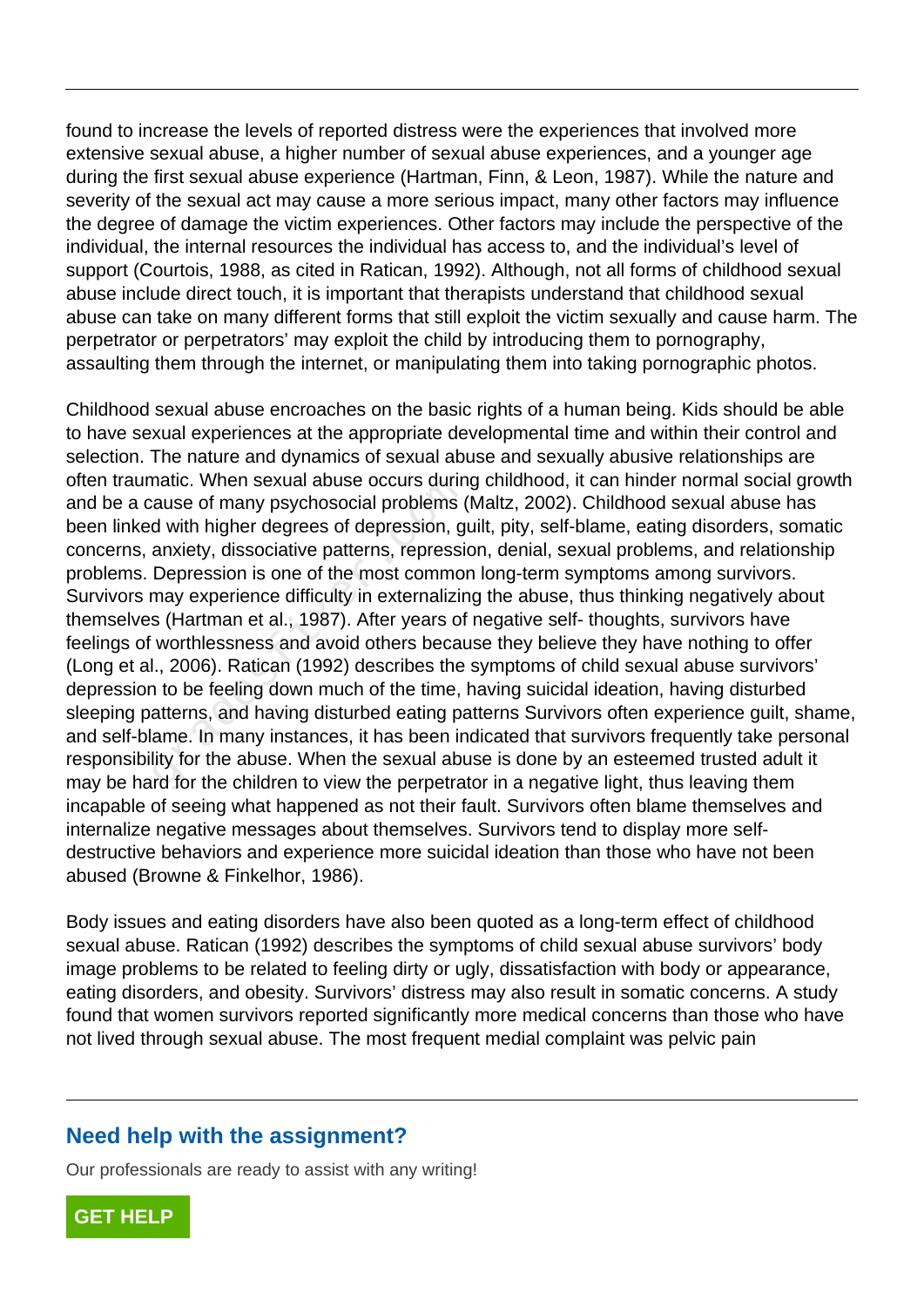(Cunningham, Pearce, & Pearce, 1988). Some symptoms among survivors are often related to pelvic pain, gastrointestinal problems, headaches, and difficulty swallowing (Ratican, 1992). Stress and anxiety are often long-term effects of childhood sexual abuse. Childhood sexual abuse can be frightening and cause stress long after the experience or experiences have ended. Many times, survivors experience chronic anxiety, stress, anxiety attacks, and phobias (Briere & Runtz, 1988, as cited in Ratican, 1992). A subject area compared the posttraumatic stress symptoms in Vietnam veterans and adult survivors of childhood sexual abuse. The study revealed that childhood sexual abuse is traumatizing and can result in symptoms compared to symptoms from war-related trauma (McNew & Abell, 1995).

Some survivors may have dissociated themselves during the incident of sexual abuse as a means to protect themselves when it was too much for them to deal with it mentally. As adults, they may still use this coping mechanism when they feel unsafe or threatened (King, 2009). Dissociation for survivors of childhood sexual abuse may include feelings of confusion, feelings of disorientation, nightmares, flashbacks, and difficulty experiencing feelings. Denial and depression of sexual abuse are considered by some to be a long-term effects of childhood sexual abuse. Symptoms may include experiencing amnesia concerning parts of their childhood, negating the effects and impact of sexual abuse, and feeling that they should forget about the abuse (Ratican, 1992). Whether or not survivors can forget past childhood sexual abuse experiences and later recover those memories is a controversial issue. Some therapists believe that sexual abuse can cause enough trauma that the victim forgets or represses the experience as a coping mechanism. Others believe that recovered memories are fake or that the client is guided to create them (King, 2009) Survivors of sexual abuse may feel trouble in building interpersonal relationships. Symptoms correlated with childhood sexual abuse may hinder the maturation and development of relationships. Common relationship difficulties that survivors may experience are difficulties with trust, fear of intimacy, fear of being different or weird, difficulty establishing interpersonal boundaries, passive behaviors, and getting involved in abusive relationships (Ratican, 1992). Feinauer, Callahan, and Hilton (1996) examined the relationship between a person's ability to adjust to an intimate relationship, depression, and level of severity of childhood abuse. Their study revealed that as the severity of abuse increased, the scores measuring the ability to adjust to intimate relationships decreased. Sexual abuse often is initiated by someone the child loves and trusts, which breaks trust and may result in the child believing that people they love will hurt them (Strean, 1988 as cited in Pearson, 1994). Kessler and Bieschke (1999) institute a significant relationship between adult females who were sexually mistreated in childhood and adult victimization. Tor sexual abuse are considered by solution.<br>
Symptoms may include experienci<br>
negating the effects and impact of sex<br>
abuse (Ratican, 1992). Whether or not<br>
eriences and later recover those memoral<br>
at sexual abuse can ca

Many survivors experience sexual difficulties. The long-term effects of the abuse that the survivor experiences such as; depression and dissociative patterns. Affect the survivors ability to function sexually. Maltz (2001a, as cited in Maltz, 2002) gives a list of the top ten sexual symptoms that often result from experiences of sexual abuse: "avoiding, fearing, or lacking

### **Need help with the assignment?**

Our professionals are ready to assist with any writing!

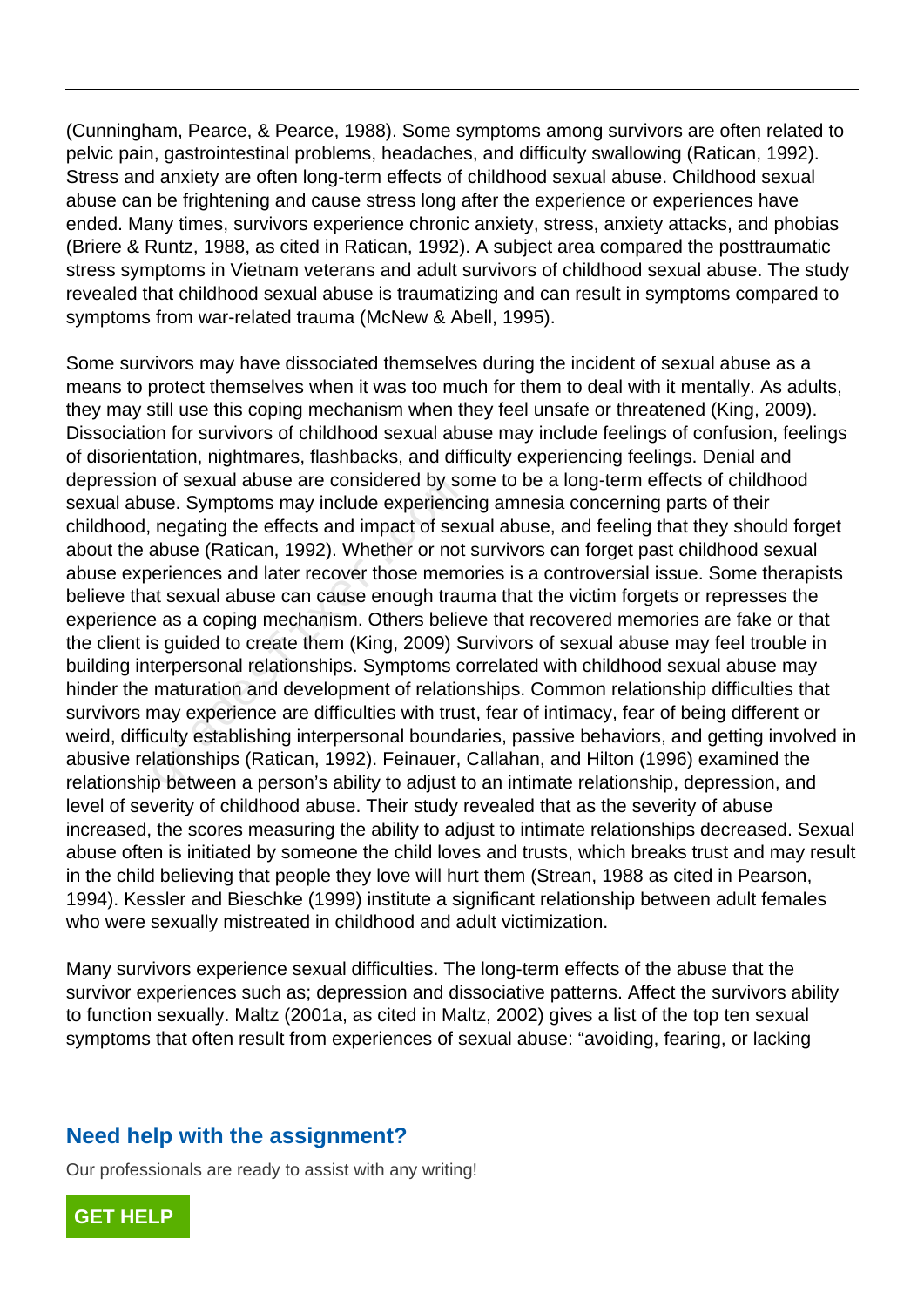interest in sex; approaching sex as an obligation; experiencing negative feelings such as anger, disgust, or guilt with touch; having difficulty becoming aroused or feeling sensation; feeling emotionally distant or not present during sex; experiencing intrusive or disturbing sexual thoughts and images; engaging in compulsive or inappropriate sexual behaviors; experiencing difficulty establishing or maintaining an intimate relationship; experiencing vaginal pain or orgasmic difficulties (women); and experiencing erectile, ejaculatory, or orgasmic difficulties (men; p. 323). A survey done on the prevalence and predictors of sexual dysfunction in the United States discovered that victims of sexual abuse experience sexual problems more than the universal population. They found that male victims of childhood sexual abuse were more probable to experience erectile dysfunction, premature ejaculation, and low sexual desire, and they found that adult females were more probable to have arousal disorders (Laumann, Piel, & Rosen, 1999). It is significant to point out that although research has proven there to be significant relationships between long-term effect variables and childhood sexual abuse, each victim's responses and experiences will not be the same. Although it is often viewed as a traumatic experience, there is no single symptom among all survivors and it is important for clinicians to focus on the individual needs of the client.

There are many important things for a counselor to consider when helping a survivor overcome long-term effects or symptoms of sexual abuse. The literature regarding the therapeutic process after disclosure has been made is limited and no specific treatment model is suggested (Kessler, Nelson, Jurich, & White, 2004). Although no specific treatment model is used for counseling survivors, researchers and clinicians have offered suggestions and important implications for counselors to think. This part of the paper will explore these counseling implications. Kessler et al. (2004) identified common treatment decision-making practices of therapists treating adult survivors of childhood sexual abuse. Their study revealed that regardless of the treatment mode, the therapists found it important to assess the client presenting problems, the effects the abuse has on their current functioning, and how the client currently copes. Because clients often have trouble externalizing the abuse, therapists may need to work with clients to increase their ability to accurately attribute responsibility. To help decrease levels of depression and anxiety, helpful goals for the survivor may be to increase their sense of dominance and increase their ability to accurately attribute responsibility (Hartman et al., 1987). o locus on the individual needs of the company important things for a counselor<br>effects or symptoms of sexual abuse. T<br>bsure has been made is limited and no<br>delson, Jurich, & White, 2004). Althoug<br>j survivors, researchers

 The therapeutic alliance is imperative to help counseling survivors feel safe. Childhood sexual abuse survivors often present with symptomatic problems, feelings, and behaviors that result from the abuse, rather than for the sexual abuse itself (Courtois 1988, as cited in Ratican, 1992). Feelings of fear or vulnerability may hinder the client from disclosing their childhood sexual abuse. Relationship building techniques such as using encouragement, validation, selfrevelation, and boundary setting are encouraged to help establish the therapeutic bond. Taking on the survivor's version of their sexual abuse experience is often therapeutic and helps

### **Need help with the assignment?**

Our professionals are ready to assist with any writing!

**[GET HELP](https://my.gradesfixer.com/order?utm_campaign=pdf_sample)**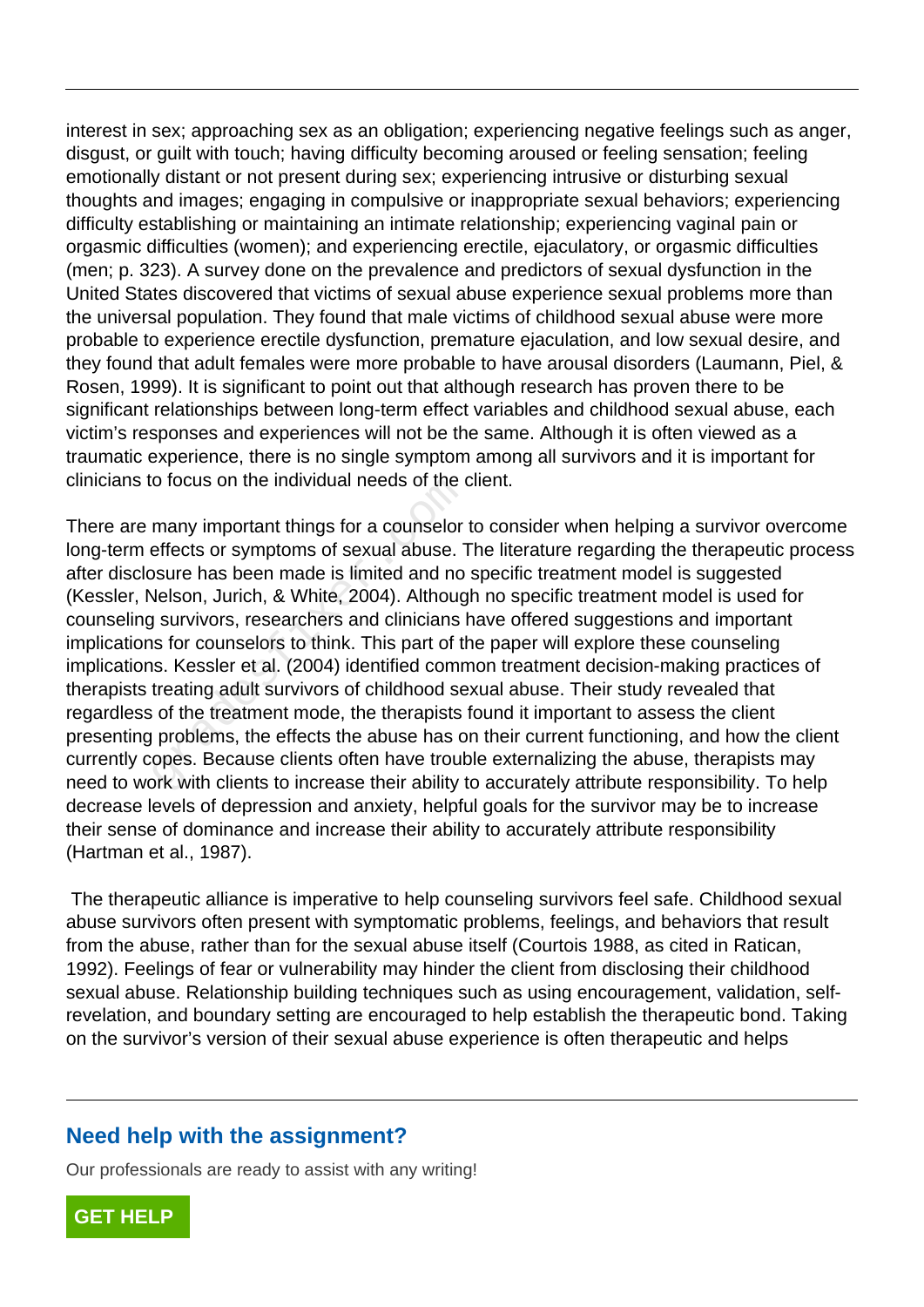strengthen the alliance (Pearson, 1994). It is significant for the counselor to allow the client time to build feelings of trust, safety, and receptivity because, sexual abuse is abusive in power by nature equality is stressed as an important factor. Allowing the patient to have dominance in both the rate and direction of the healing process is important (Ratican, 1992).

Client empowerment is a technique used by survivors. Van Velsor and Cox (2001) suggest it is vital to help survivors process, uncover, and express anger because anger can be employed to facilitate a customer feel empowered, appropriately attribute responsibility, establish limits, and encourage self-efficacy and ability. They recommend that the counselor helps the client reframe their anger into an emotion they can use to help define their rights and needs, explore the covert norms for anger expression among women, and help survivors use their anger for productive action and behavior. Aiding the customer in acquiring skills that will help them discover and develop supportive relationships, especially with a partner, is likewise regarded an important goal in helping a survivor overcome some of the long-term effects of childhood sexual abuse. Assisting the client gain skills that will serve them better adjust to, enhance, and develop internal relationships may be an important step in counseling a survivor of childhood sexual abuse. In a survey conducted by Feinauer et al. (1996), it was divulged that the better a survivor was able to adjust to intimate relationships, the lower their depression scores were despite the degree of abuse they felt. The writers indicate that positive intimate relationships may increase the survivors' feelings of safety, help them gain interpersonal experience, and experience reconnection. If the survivor is in a committed, long-term relationship, it is significant for the survivor's partner to also become educated about the long-term effects of childhood sexual abuse and learn ways they can actively take part in the healing procedure. Counselors can help couples learn to integrate communication, choice, trust, respect, and equality in their intimate relationship (Maltz, 2002). Feinauer et al. (1996) suggest that the therapeutic goals for a couple include resolution of issues related to physical and emotional safety, the resolution of distressing memories, increased trust between survivor and partner, understanding of survivor's symptoms, and participation in appropriate social reconnection. allonships may be an important step in<br>a survey conducted by Feinauer et al. (<br>o adjust to intimate relationships, the Ic<br>abuse they felt. The writers indicate than<br>ors' feelings of safety, help them gain ir<br>on. If the sur

Therapists are recommended to address the more general psychosocial problems before treating the sexual problems of survivors. This is imputable to the sensitive and vulnerable nature of gender. Survivors are more probable to experience success in sex and relationship counseling after resolving feelings about the abuse and gaining skills in fields such as assertiveness and self-awareness (Maltz, 2002). Maltz (2001a, as cited in Maltz, 2002) indicates that a first step in sexual healing is to aid the survivor connect their current sexual problems with their past sexual abuse. It may serve for the survivor to determine a list of the sexual symptoms that often are from past sexual abuse. Ratican (1992) traces the sexual symptoms of survivors to often include sexualizing relationships, inappropriate seduction, difficulties with affection and intimacy, compulsive sexual behavior, sleeping around, problems concerning desire, arousal, and orgasm, flashbacks, difficulties with touch, and

### **Need help with the assignment?**

Our professionals are ready to assist with any writing!

**[GET HELP](https://my.gradesfixer.com/order?utm_campaign=pdf_sample)**